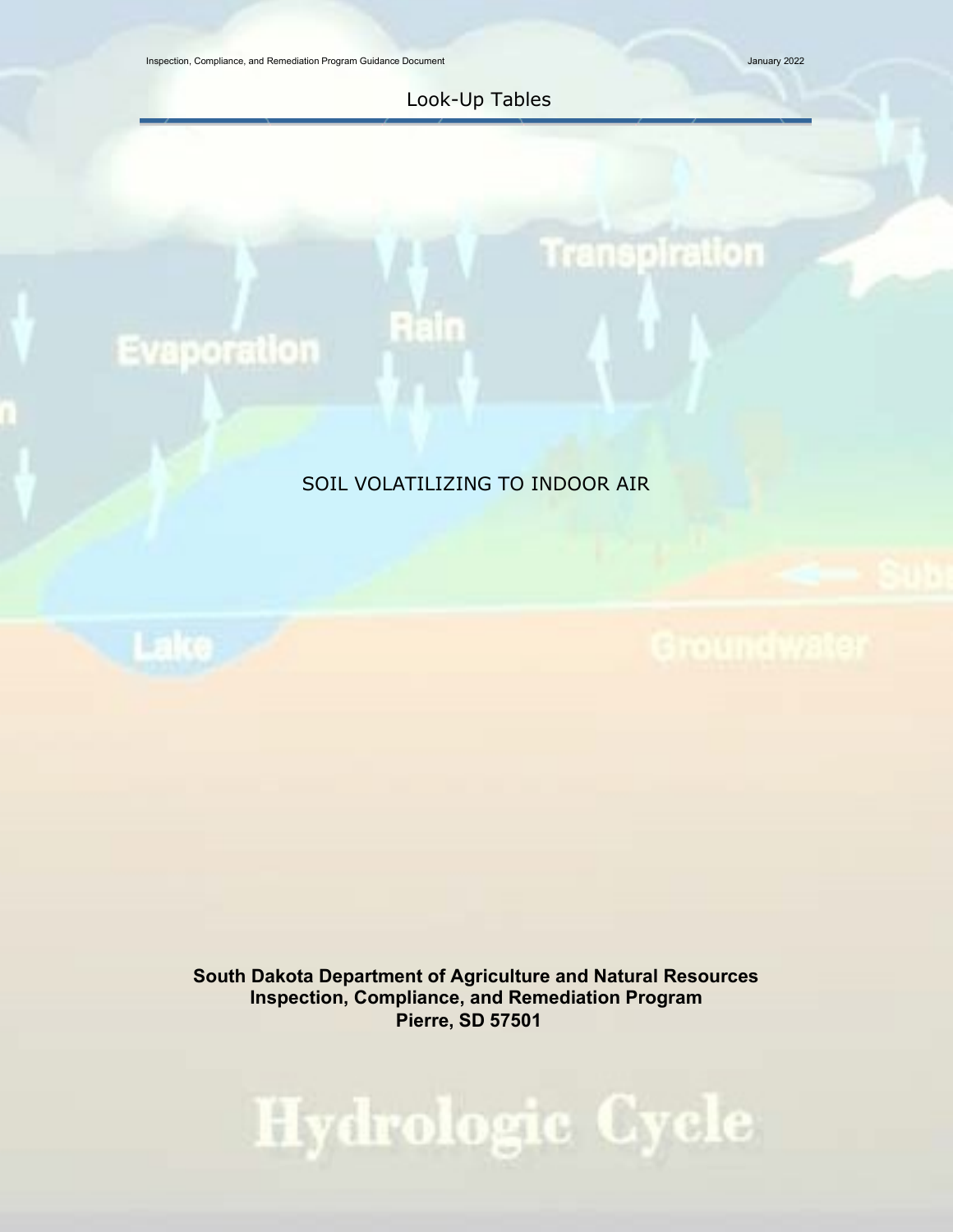#### **\*TABLE 1 - TOP OF SOIL CONTAMINATION LESS THAN FIVE FEET BELOW GROUND SURFACE**

| Residential Building < 1,200 square feet                   |                            | Sand to Clayey Sand Sandy Silt to Clayey Silt Sandy Clay to Clay |                           |
|------------------------------------------------------------|----------------------------|------------------------------------------------------------------|---------------------------|
| Benzene (mg/kg)                                            | 1.1                        | 1.3                                                              | 1.3                       |
| Toluene (mg/kg)                                            | 310                        | 330                                                              | 340                       |
| Ethyl Benzene (mg/kg)                                      | **>630                     | **>640                                                           | **>650                    |
| Xylenes (mg/kg)                                            | ** $>500$                  | ** $>510$                                                        | ** $>510$                 |
| Naphthalene (mg/kg)                                        | **>620                     | ** $>620$                                                        | **>620                    |
| Methyl Tertiary Butyl Ether (mg/kg)                        | 3,300                      | 5,200                                                            | 5,800                     |
| Residential Building > 1,200 square feet                   | <b>Sand to Clayey Sand</b> | <b>Sandy Silt to Clayey Silt</b>                                 | <b>Sandy Clay to Clay</b> |
| Benzene (mg/kg)                                            | 1.4                        | 1.6                                                              | 1.7                       |
| Toluene (mg/kg)                                            | 390                        | 410                                                              | 420                       |
| Ethyl Benzene (mg/kg)                                      | **>630                     | ** $>640$                                                        | **>650                    |
| Xylenes (mg/kg)                                            | ** $>500$                  | ** $>510$                                                        | ** $>510$                 |
| Naphthalene (mg/kg)                                        | **>620                     | **>620                                                           | **>620                    |
| Methyl Tertiary Butyl Ether (mg/kg)                        | 4,000                      | 6,500                                                            | 7,100                     |
|                                                            |                            |                                                                  |                           |
|                                                            |                            |                                                                  |                           |
| <b>Commercial Building &lt; 1,200 square feet</b>          | <b>Sand to Clayey Sand</b> | Sandy Silt to Clayey Silt Sandy Clay to Clay                     |                           |
| Benzene (mg/kg)                                            | 4.7                        | 5.3                                                              | 5.6                       |
| Toluene (mg/kg)                                            | $**$ >740                  | $**$ >790                                                        | **>790                    |
| Ethyl Benzene (mg/kg)                                      | **>630                     | **>640                                                           | **>650                    |
| Xylenes (mg/kg)                                            | **>500                     | $**$ >510                                                        | $*$ >510                  |
| Naphthalene (mg/kg)                                        | **>620                     | **>620                                                           | **>620                    |
| Methyl Tertiary Butyl Ether (mg/kg)                        | ** $>8,300$                | ** $>13,000$                                                     | **>15,000                 |
|                                                            |                            |                                                                  |                           |
| Commercial Building > 1,200 square feet                    | <b>Sand to Clayey Sand</b> | <b>Sandy Silt to Clayey Silt</b>                                 | <b>Sandy Clay to Clay</b> |
| Benzene (mg/kg)                                            | 5.8                        | 6.6                                                              | 6.9                       |
| Toluene (mg/kg)                                            | $**$ >740                  | **>790                                                           | **>790                    |
| Ethyl Benzene (mg/kg)                                      | **>630                     | **>640                                                           | **>650                    |
| Xylenes (mg/kg)                                            | ** > 500                   | **>510                                                           | ** $>510$                 |
| Naphthalene (mg/kg)<br>Methyl Tertiary Butyl Ether (mg/kg) | **>620<br>$*$ > 8,300      | **>620<br>**>13,000                                              | **>620<br>**>15,000       |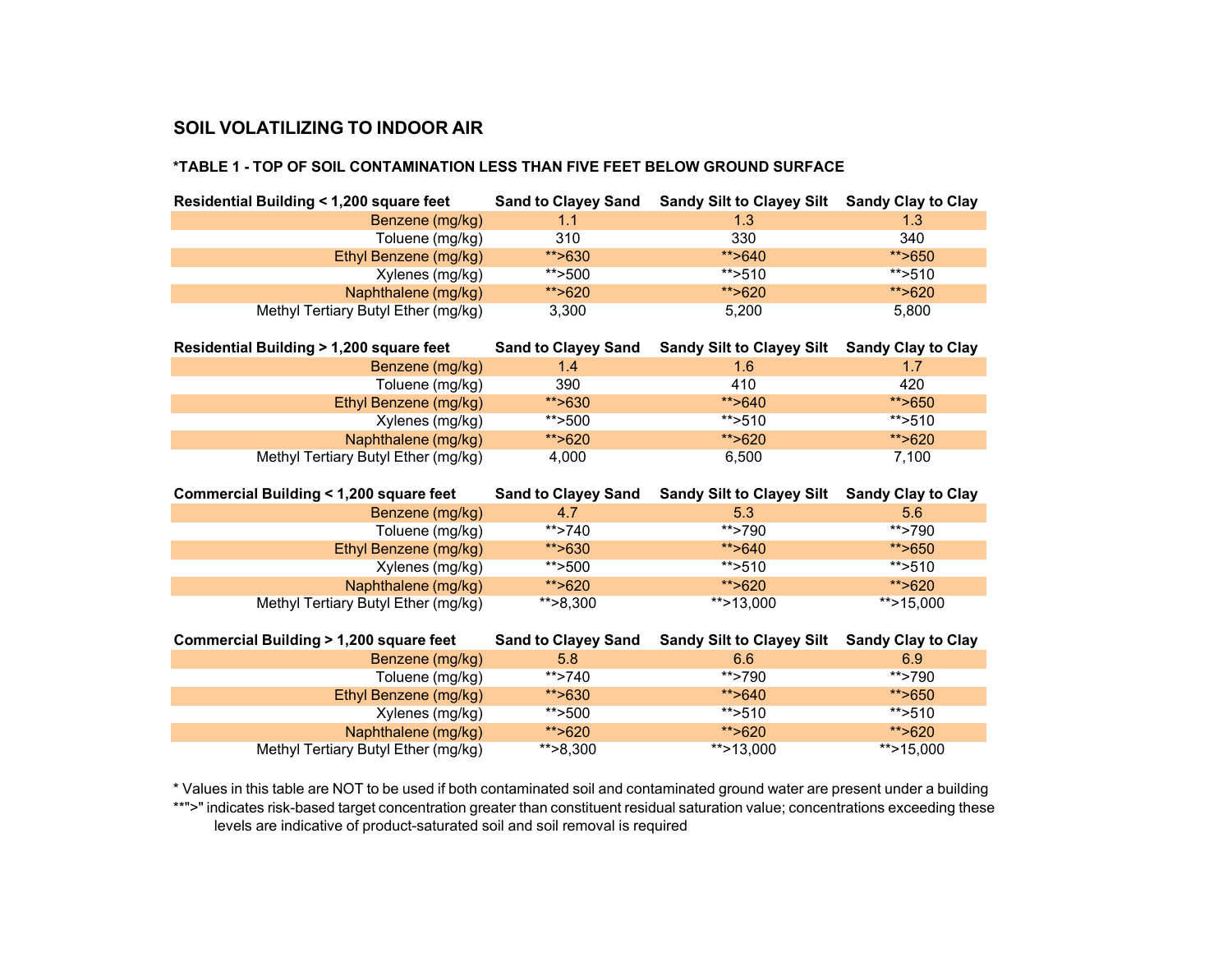#### **\*TABLE 2 - TOP OF SOIL CONTAMINATION FIVE FEET TO LESS THAN TEN FEET BELOW GROUND SURFACE**

| Residential Building < 1,200 square feet                   |                            | Sand to Clayey Sand Sandy Silt to Clayey Silt Sandy Clay to Clay |                           |
|------------------------------------------------------------|----------------------------|------------------------------------------------------------------|---------------------------|
| Benzene (mg/kg)                                            | 1.1                        | 1.3                                                              | 1.8                       |
| Toluene (mg/kg)                                            | 310                        | 340                                                              | 450                       |
| Ethyl Benzene (mg/kg)                                      | **>630                     | **>640                                                           | **>650                    |
| Xylenes (mg/kg)                                            | **>500                     | ** $>510$                                                        | ** $>510$                 |
| Naphthalene (mg/kg)                                        | **>620                     | **>620                                                           | **>620                    |
| Methyl Tertiary Butyl Ether (mg/kg)                        | 3,300                      | 5,300                                                            | 6,000                     |
| Residential Building > 1,200 square feet                   | <b>Sand to Clayey Sand</b> | <b>Sandy Silt to Clayey Silt</b>                                 | <b>Sandy Clay to Clay</b> |
| Benzene (mg/kg)                                            | 1.4                        | 1.6                                                              | 2.1                       |
| Toluene (mg/kg)                                            | 390                        | 420                                                              | 530                       |
| Ethyl Benzene (mg/kg)                                      | **>630                     | **>640                                                           | **>650                    |
| Xylenes (mg/kg)                                            | **>500                     | ** $>510$                                                        | ** $>510$                 |
| Naphthalene (mg/kg)                                        | **>620                     | **>620                                                           | **>620                    |
| Methyl Tertiary Butyl Ether (mg/kg)                        | 4,000                      | 6,600                                                            | 7,400                     |
|                                                            |                            |                                                                  |                           |
|                                                            |                            |                                                                  |                           |
| Commercial Building < 1,200 square feet                    | <b>Sand to Clayey Sand</b> | <b>Sandy Silt to Clayey Silt</b>                                 | <b>Sandy Clay to Clay</b> |
| Benzene (mg/kg)                                            | 4.7                        | 5.4                                                              | 7.3                       |
| Toluene (mg/kg)                                            | ** $>740$                  | $**$ >790                                                        | **>790                    |
| Ethyl Benzene (mg/kg)                                      | **>630                     | **>640                                                           | **>650                    |
| Xylenes (mg/kg)                                            | **>500                     | ** $>510$                                                        | $**$ >510                 |
| Naphthalene (mg/kg)                                        | **>620                     | **>620                                                           | **>620                    |
| Methyl Tertiary Butyl Ether (mg/kg)                        | ** $>8,300$                | ** $>13,000$                                                     | **>15,000                 |
|                                                            |                            |                                                                  |                           |
| <b>Commercial Building &gt; 1,200 square feet</b>          | <b>Sand to Clayey Sand</b> | <b>Sandy Silt to Clayey Silt</b>                                 | <b>Sandy Clay to Clay</b> |
| Benzene (mg/kg)                                            | 5.8                        | 6.7                                                              | 8.6                       |
| Toluene (mg/kg)                                            | ** $>740$                  | ** $>790$                                                        | $**$ >790                 |
| Ethyl Benzene (mg/kg)                                      | **>630                     | **>640                                                           | **>650                    |
| Xylenes (mg/kg)                                            | **>500                     | ** $>510$                                                        | ** $>510$                 |
| Naphthalene (mg/kg)<br>Methyl Tertiary Butyl Ether (mg/kg) | **>620<br>** $>8,300$      | **>620<br>**>13,000                                              | **>620<br>**>15,000       |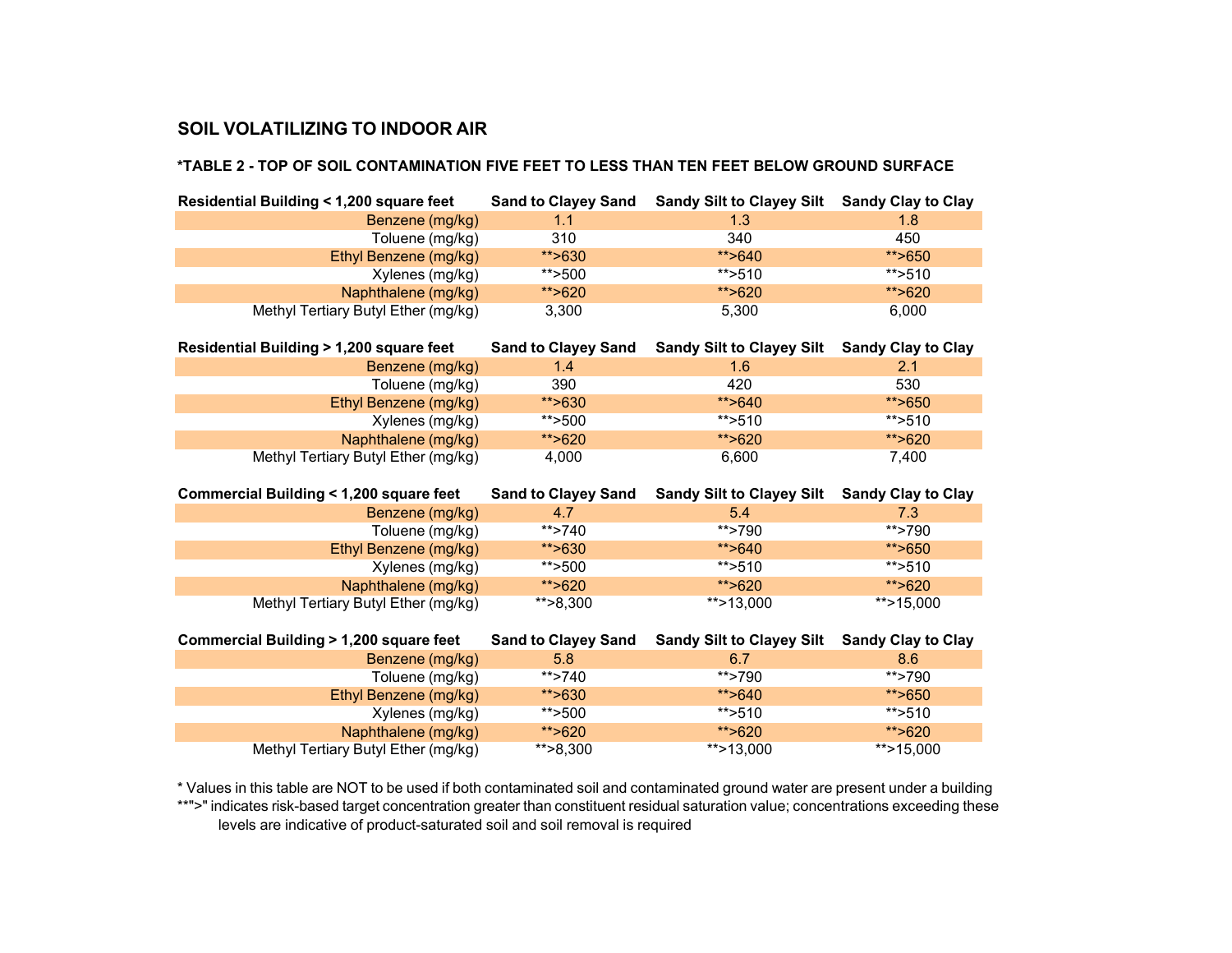#### **\*TABLE 3 - TOP OF SOIL CONTAMINATION TEN FEET TO LESS THAN FIFTEEN FEET BELOW GROUND SURFACE**

| Residential Building < 1,200 square feet                   |                            | Sand to Clayey Sand Sandy Silt to Clayey Silt Sandy Clay to Clay |                           |
|------------------------------------------------------------|----------------------------|------------------------------------------------------------------|---------------------------|
| Benzene (mg/kg)                                            | 1.1                        | 1.3                                                              | 2.2                       |
| Toluene (mg/kg)                                            | 310                        | 350                                                              | 570                       |
| Ethyl Benzene (mg/kg)                                      | **>630                     | ** $>640$                                                        | **>650                    |
| Xylenes (mg/kg)                                            | ** $>500$                  | **>510                                                           | ** $>510$                 |
| Naphthalene (mg/kg)                                        | **>620                     | **>620                                                           | **>620                    |
| Methyl Tertiary Butyl Ether (mg/kg)                        | 3,300                      | 5,400                                                            | 6,300                     |
| Residential Building > 1,200 square feet                   | <b>Sand to Clayey Sand</b> | <b>Sandy Silt to Clayey Silt</b>                                 | <b>Sandy Clay to Clay</b> |
| Benzene (mg/kg)                                            | 1.4                        | 1.6                                                              | 2.5                       |
| Toluene (mg/kg)                                            | 390                        | 430                                                              | 650                       |
| Ethyl Benzene (mg/kg)                                      | **>630                     | ** $>640$                                                        | **>650                    |
| Xylenes (mg/kg)                                            | **>500                     | ** $>510$                                                        | ** $>510$                 |
| Naphthalene (mg/kg)                                        | **>620                     | **>620                                                           | **>620                    |
| Methyl Tertiary Butyl Ether (mg/kg)                        | 4,000                      | 6,700                                                            | 7,600                     |
|                                                            |                            |                                                                  |                           |
|                                                            |                            |                                                                  |                           |
| Commercial Building < 1,200 square feet                    | <b>Sand to Clayey Sand</b> | <b>Sandy Silt to Clayey Silt</b>                                 | <b>Sandy Clay to Clay</b> |
| Benzene (mg/kg)                                            | 4.7                        | 5.6                                                              | 9.2                       |
| Toluene (mg/kg)                                            | $**$ >740                  | **>790                                                           | **>790                    |
| Ethyl Benzene (mg/kg)                                      | **>630                     | ** $>640$                                                        | **>650                    |
| Xylenes (mg/kg)                                            | ** $>500$                  | ** $>510$                                                        | $*$ >510                  |
| Naphthalene (mg/kg)                                        | **>620                     | **>620                                                           | **>620                    |
| Methyl Tertiary Butyl Ether (mg/kg)                        | $*$ $>8,300$               | **>13,000                                                        | **>15,000                 |
|                                                            |                            |                                                                  |                           |
| Commercial Building > 1,200 square feet                    | <b>Sand to Clayey Sand</b> | <b>Sandy Silt to Clayey Silt</b>                                 | <b>Sandy Clay to Clay</b> |
| Benzene (mg/kg)                                            | 5.8                        | 6.8                                                              | 10                        |
| Toluene (mg/kg)                                            | ** $>740$                  | **>790                                                           | $**$ >790                 |
| Ethyl Benzene (mg/kg)                                      | **>630                     | **>640                                                           | **>650                    |
| Xylenes (mg/kg)                                            | **>500                     | ** $>510$                                                        | ** $>510$                 |
| Naphthalene (mg/kg)<br>Methyl Tertiary Butyl Ether (mg/kg) | **>620<br>$*$ $>8,300$     | **>620<br>**>13,000                                              | **>620<br>**>15,000       |